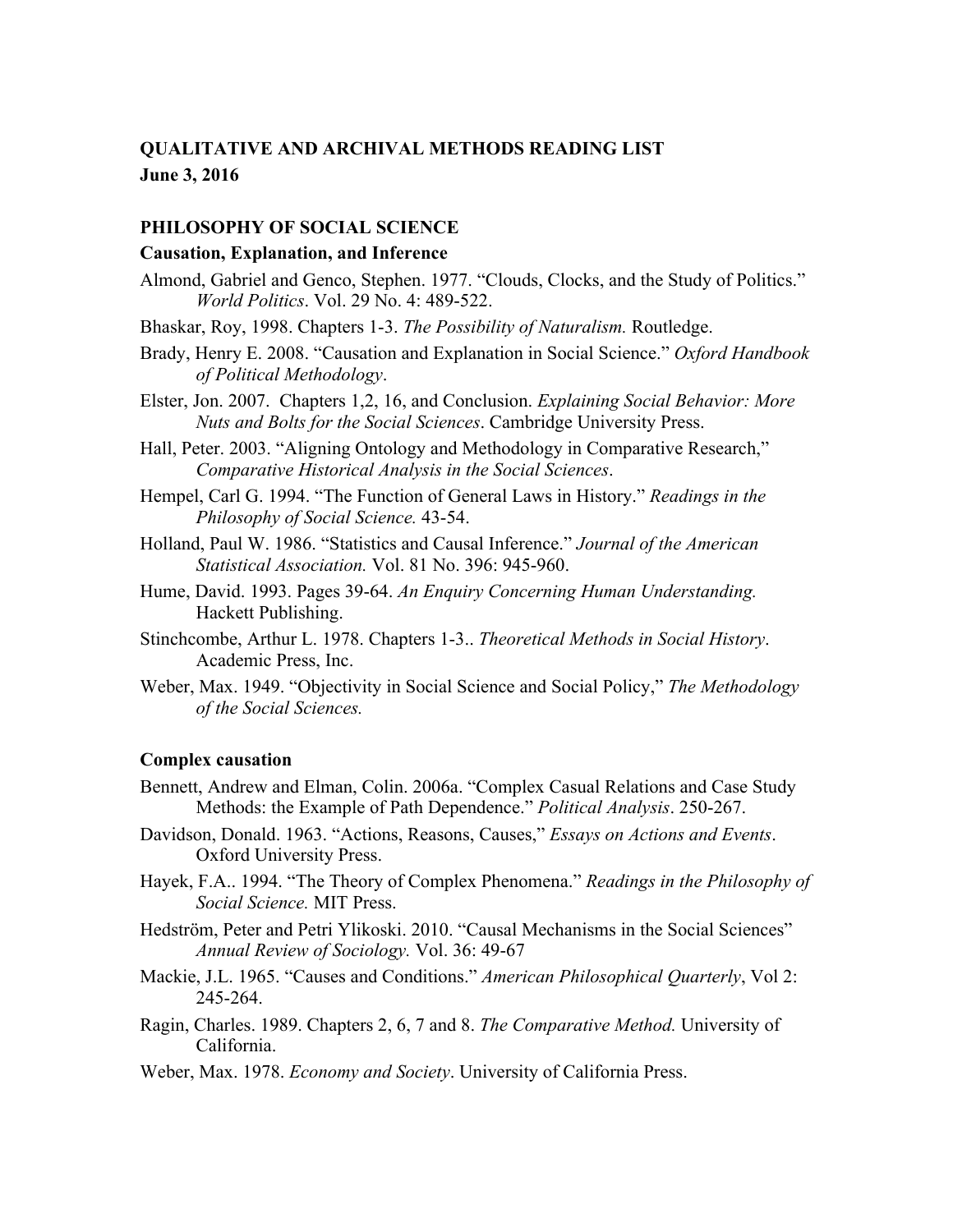Peter Winch, "The Idea of a Social Science", in Bryan Wilson ed. *Rationality* (1986), 1- 17.

# **RESEARCH DESIGN**

- Qualitative and Quantitative Research." *APSR.* Vol. 95 No. 3: 529-46. Adcock, Robert and David Collier. 2001. "Measurement Validity: A Shared Standard for
- Brady, Henry, and David Collier. 2010. *Rethinking Social Inquiry: Diverse Tools, Shared Standards.* Rowman & Littlefield.
- Collier, David and James Mahoney. 1996. "Insights and Pitfalls: Selection Bias in Qualitative Research." *World Politics*. 56-91.
- Dunning, Thad. Chapters 1, 7 and 8. *Natural Experiments in the Social Sciences: A Design-Based Approach.* Cambridge University Press
- Geddes, Barbara. 1990. "How the Cases You Choose Affect the Answers You Get: Selection Bias in Comparative Politics." *Political Analysis*. 131-50.
- *Theory Development in the Social Sciences*. MIT. George, Alexander L and Andrew Bennett. 2005. Chapters 1, 3, and 10. *Case Studies and*
- Kalyvas, Stathis. 2006. Appendix A. *The Logic of Violence in Civil War*. Cambridge University Press.
- *Forces*. Vol. 70 ,No. 2: 307-320. Lieberson, Stanley. 1991. "Small N's and Big Conclusions: An Examination of the Reasoning in Comparative Studies Based on a Small Number of Cases." *Social*
- Lieberman, Evan S. 2005. "Nested Analysis as a Mixed-Method Strategy for Comparative Research." *American Political Science Review* Vol. 99, No. 3: 535- 42.
- *World Politics.* Vol. 62, No. 1: 120–47 Mahoney, James. 2010. "After KKV: The New Methodology of Qualitative Research."
- Mahoney, James and Dietrich Rueschemeyer. 2003. Chapters 9 and 10. *Comparative Historical Analysis in the Social Sciences.* Cambridge University Press
- Mahoney, James and Gary Goertz. 2006. "A Tale of Two Cultures: Contrasting Quantitative and Qualitative Research." *Political Analysis*. 227-49.
- Przeworski, Adam, and Henry Teune. 1970. *The Logic of Comparative Social Inquiry.*  Wiley.
- Sekhon, Jasjeet S. 2004. "Quality Meets Quantity: Case Studies, Conditional Probability, and Counterfactuals." *Perspectives on Politics* Vol. 2, No. 2: 281-93.
- *in Comparative International Development.* Vol. 36, No. 1: 93-110. Snyder, Richard. 2001. "Scaling Down: The Subnational Comparative Method." *Studies*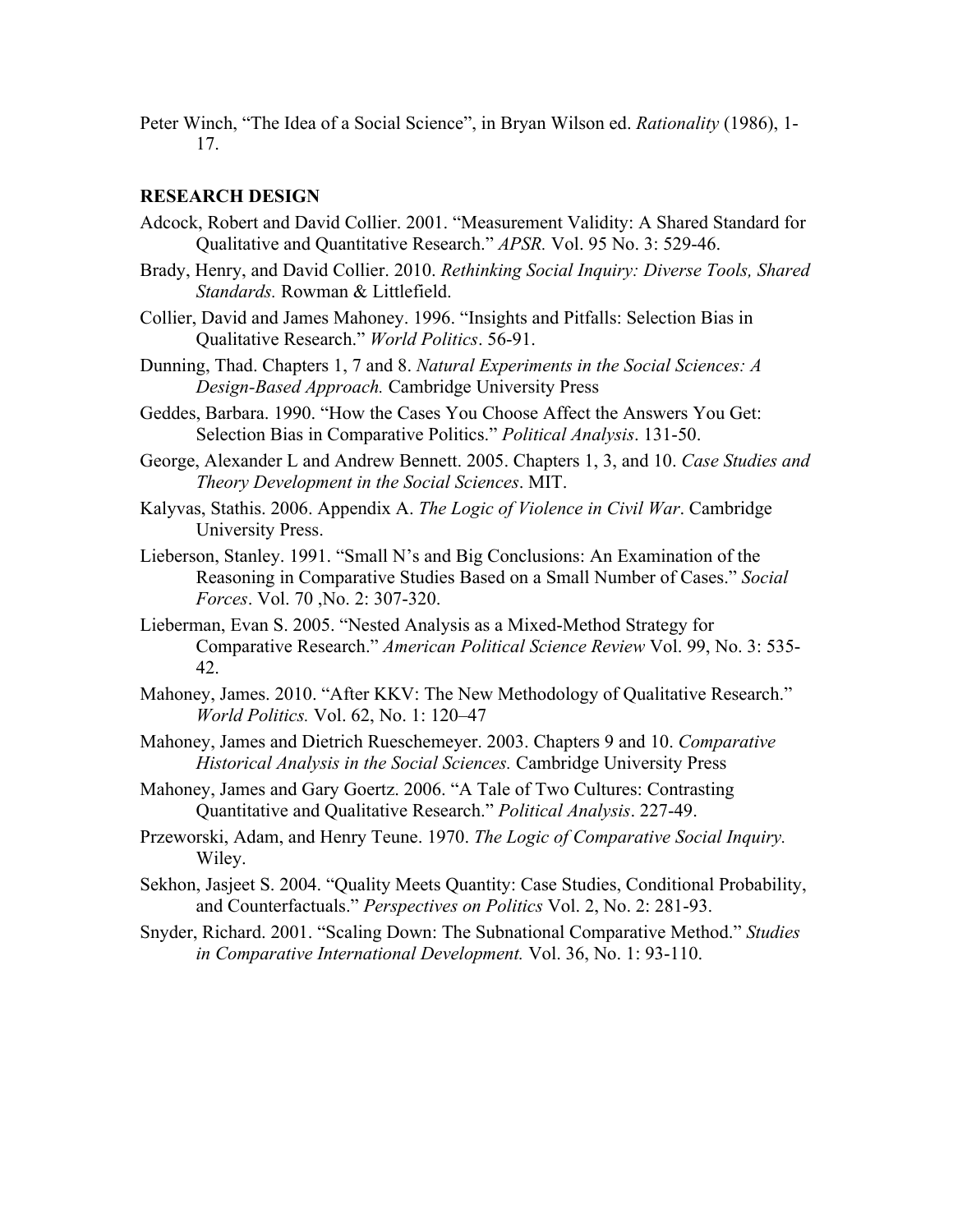# **Process tracing**

- Mechanisms and Processes." *Comparative Political Studies.* 44 (9): 1267-1297. Gryzmala-Busse, Anna. 2011. "Time Will Tell? Temporality and the Analysis of Causal
- Bennett and Checkel. 2014. Chapters 1, 2, 3, 5, 8 and 9. *Process Tracing: From Metaphor to Analytic Tool*. Cambridge University Press
- Collier, David. 2011. "Understanding Process Tracing." *PS: Political Science and Politics*. 823-830.

# **FIELD RESEARCH METHODS**

- avoidance in the Ituri forest, Zaire." *Ethnology*. 65-99. Aunger, Robert. 1994. "Sources of variation in ethnographic interview data: Food
- Bernard, H. Russell. 2011. Chapters 8, 12 and 13. *Research Methods in Anthropology: Qualitative and Quantitative Approaches.* Alta Mira Press.
- Dewalt, Kathleen M. and Billie R. Dewalt. 2002. *Participant Observation: A Guide for Fieldworkers.* Alta Mira Press.
- Fenno, Richard. 1978. "Appendix- Notes on Method: Participant Observation," in *Home Style: House Members in their Districts*. Little, Brown, and Co., pp. 249-95.
- Fujii, Lee Ann. 2010. "The Truth in Lies: Evaluating Testimonies of War and Genocide in Rwanda." *Journal of Peace Research.*
- *Settings: A Guide to Qualitative Observation and Analysis.* Wadsworth. Lofland, John, David Snow, Leon Anderson, and Lyn Lofland. 2006. *Analyzing Social*
- Schatz, Edward. 2009. Introduction, Chapters 1, 2, 3, 6, 8, and 13. *Political Ethnography: What Immersion Contributes to the Study of Power. University of Chicago Press.*
- Sluka, Jeffrey A. 2007. "Reflections on Managing Danger in Fieldwork: Dangerous Anthropology in Belfast," in *Ethnographic Fieldwork: An Anthropological Reader.* Antonius C. G. M. Robben and Jeffrey A Sluka eds: Blackwell, 259-70.

Van Mannen, Jon. 1988. *Tales of the Field.* University of Chicago Press.

Wood, Elisabeth. 2008. "Field Research," *The Handbook of Comparative Politics.*  Oxford.

# **FIELD RESEARCH**

- Anderson, Elijah. 2000. *Code of the street: decency, violence, and the moral life of the inner city.* Norton & Company.
- Autesserre, Séverine. 2014. *Peaceland: Conflict Resolution and the Everyday Politics of International Intervention.* Cambridge University Press.
- Bourgois, Philippe. 2003. *In Search of Respect: Selling Crack in El Barrio.* Cambridge.
- Cohen, Cathy J. 1999. *The boundaries of blackness: AIDS and the breakdown of black politics.* University of Chicago Press.
- Du Bois, William Edward Burghardt. 1899. *The Philadelphia Negro: a social study.*
- Geertz, Clifford. 1973. "Notes on the Balinese Cockfight" in *The Interpretation of Cultures*. Basic Books.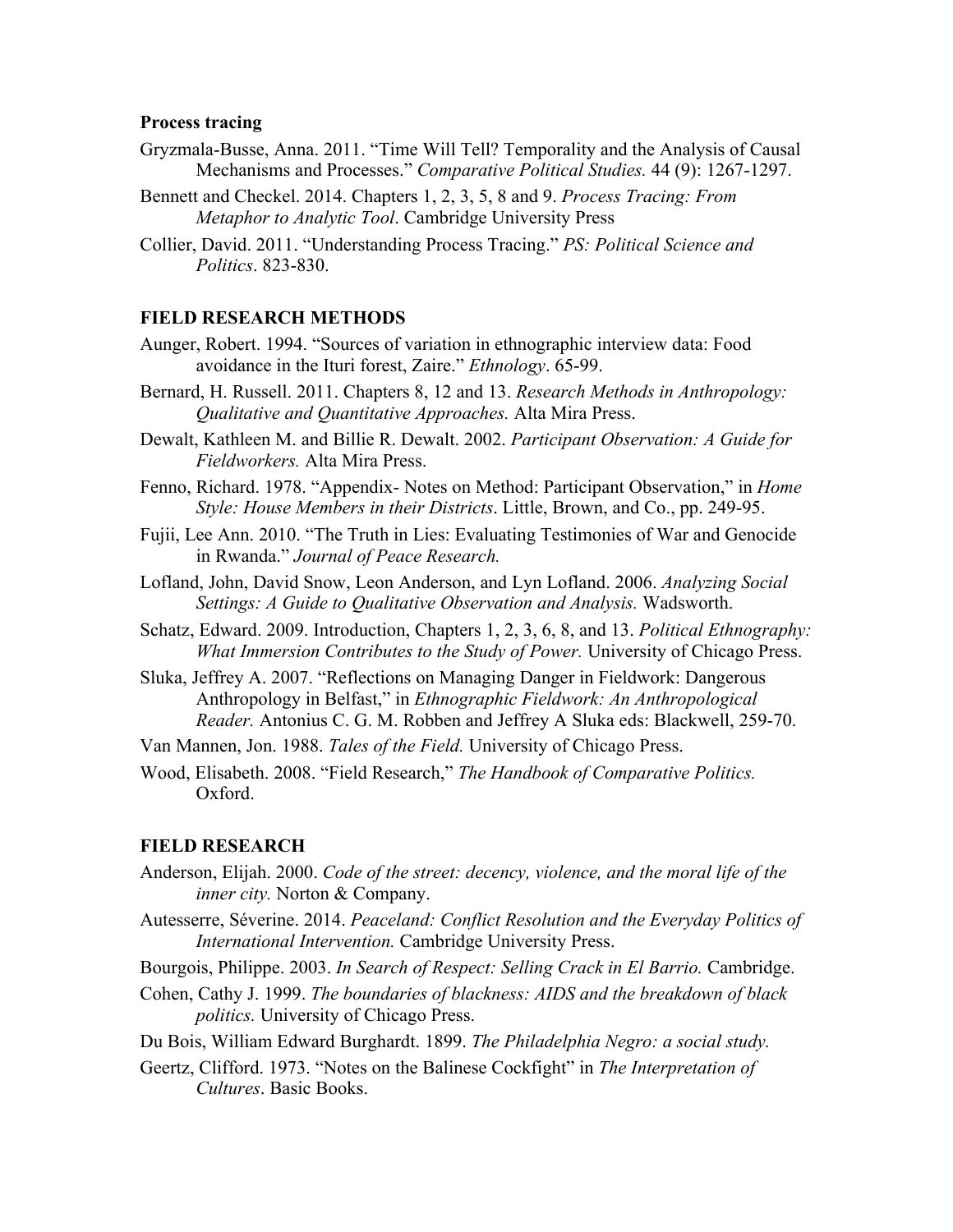- Graetz, Michael J. and Ian Shapiro. 2005. *Death by a Thousand Cuts: The Fight over Taxing Inherited Wealth.* Princeton University Press.
- Kim, Claire Jean. 2003. *Bitter fruit: The politics of black-Korean conflict in New York City.* Yale University Press.
- Pachirat, Timothy. 2011. *Every Twelve Seconds: Industrialized Slaughter and the Politics of Sight.* Yale University Press.
- Scott, James C. 1986. *Weapons of the Weak.* Yale University Press.
- Soss, Joe. 2002. *Unwanted claims: The politics of participation in the US welfare system.*  University of Michigan Press.
- Strolovitch, Dara Z. 2008. *Affirmative advocacy: Race, class, and gender in interest group politics.* University of Chicago Press.
- Waters, Mary C. 2001. *Black Identities: West Indian Immigrant Dreams and American Realities.*
- Wedeen, Lisa. 1999. *Ambiguities of Domination: Politics, Rhetoric, and Symbols in Contemporary Syria*. University of Chicago Press.
- Wood, Elisabeth Jean. 2003. *Insurgent Collective Action and Civil War in El Salvador*. Cambridge University Press.

# **ETHICS IN QUALITATIVE RESEARCH**

- The National Commission for the Protection of Human Subjects of Biomedical and Behavioral Research. 1979. *Ethical Principles and Guidelines for the Protection of the Human Subjects of Research*.
- Federal Policy for the Protection of Human Subjects (the "Common Rule"), see http://www.hhs.gov/ohrp/regulations-and-policy/regulations/45-cfr-46/index.html#
- *Science & Politics.* Vol. 45, No. 4: 717-23. Fujii, Lee Ann. "Research Ethics 101: Dilemmas and Responsibilities." *PS: Political*
- *Materials.* Pittsburgh. Jaarsma, Sjorerd ed. 2002. *Handle With Care. Ownership and Control of Ethnographic*
- 11: 989-1016. Kelman, Herbert. 1972. "The Rights of the Subject in Social Research: An analysis in terms of Relative Power and Legitimacy." *American Psychologist*. Vol. 27, No.
- Atkinson, ed. *The Handbook of Ethnography.* 339-351. Sage. Murphy, Elizabeth and Robert Dingwall. 2007. "The Ethics of Ethnography." In Paul

# **ARCHIVAL METHODS**

Bloch, Marc. 1954. *The Historian's Craft*. Manchester University Press.

- Greenstein, Fred I. and Richard H. Immerman. 1992. "What Did Eisenhower Tell Kennedy About Indochina? The Politics of Misperception." *Journal of American History.* Vol. 79, No. 2.
- Hill, Michael R. 1993. *Archival strategies and techniques*. Sage.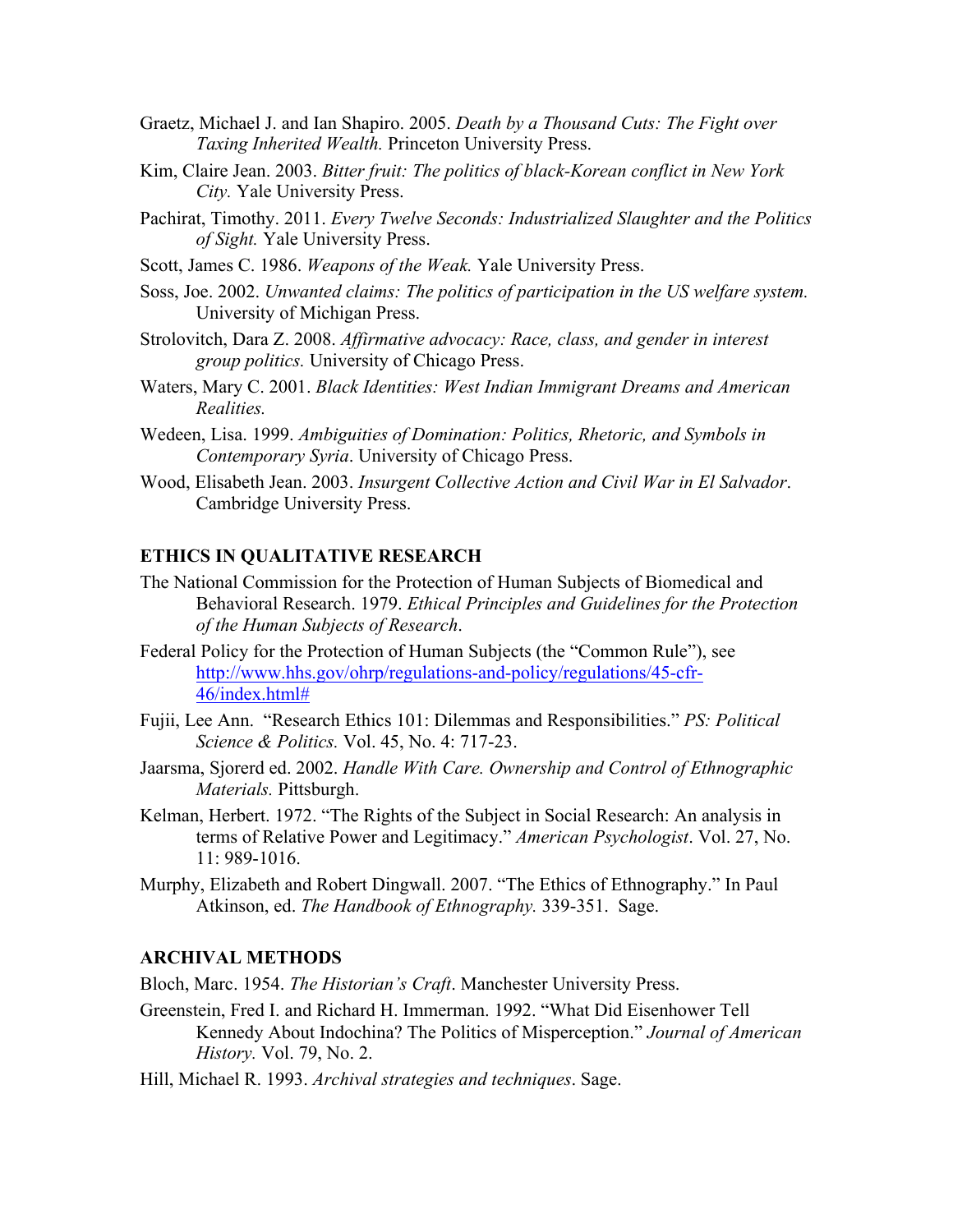- Howell, Martha and Walter Prevenier. 2001. *From Reliable Sources: An Introduction to Historical Methods.* Cornell University Press.
- Novick, Peter. 1988. *That Noble Dream: The 'Objectivity Question' and the American Historical Profession.* Cambridge University Press.
- Trachtenberg, Marc. 2006. *The Craft of International History*. Princeton University Press.
- White, Hayden. 1975. Introduction. *Metahistory: The Historical Imagination in Nineteenth-Century Europe.* Johns Hopkins University Press.

# **ARCHIVAL RESEARCH**

EH Carr, Chapter on Weimar foreign policy. *What is History*. Penguin.

Allison, Graham. 1999. *The Essence of Decision*.

- *Solution in Poland*. Harper. Browning, Christopher. 1992. *Ordinary Men: Reserve Police Battalion 101 and the Final*
- Goldhagen, Daniel. 1996. *Hitler's Willing Executioners: Ordinary Germans and the Final Solution*. Knopf.
- Daniel J. Goldhagen, Christopher R. Browning, and Leon Wieseltier *The "Willing Executioners"/"Ordinary Men" Debate*. US National Holocaust Museum. https://www.ushmm.org/m/pdfs/Publication\_OP\_1996-01.pdf
- Lee, Taeku. 2002. *Mobilizing Public Opinion: Black Insurgency and Racial Attitudes in the Civil Rights Era*. University of Chicago.

Skrentny, John David. 2009. *The Minority Rights Revolution*. Harvard University Press.

- Tong, James. 1991. *Disorder Under Heaven: Collective Violence in the Ming Dynasty.*  Stanford.
- *Studies in American Political Development.* Vol. 21, No. 2: 230. Weaver, Vesla M. 2007. "Frontlash: Race and the development of punitive crime policy."
- Weber, Eugen. 1976. *Peasants into Frenchmen.* Stanford.

#### **DATA AND CODING**

- *Qualitative and Quantitative Approaches.* Alta Mira Press. Bernard, H. Russell. 2011. Chapters 18 and 19. *Research Methods in Anthropology:*
- Campbell, Angus et al. 1960. Chapter 10. *The American Voter.* University of Chicago.
- the Origins of Electoral Systems." *American Political Science Review* 101 (3): Cusack, Thomas R., Torben Iversen, and David Soskice. 2007. "Economic Interests and 373-391.
- Cusack, Iversen, and Soskice. 2010. "Coevolution of Capitalism and Political Representation - The Choice of Electoral Systems." *American Political Science Review.* 104 (2): 393-403 [response to Kreuzer 2010, see below]
- Dahl, Robert A. 1961. *Who Governs? Book III ("Patterns of Influence"), Appendixes A-C.*
- Fenno, Richard F., Jr. 1973. Introduction and Chapters 1-3. *Congressmen in Committees*.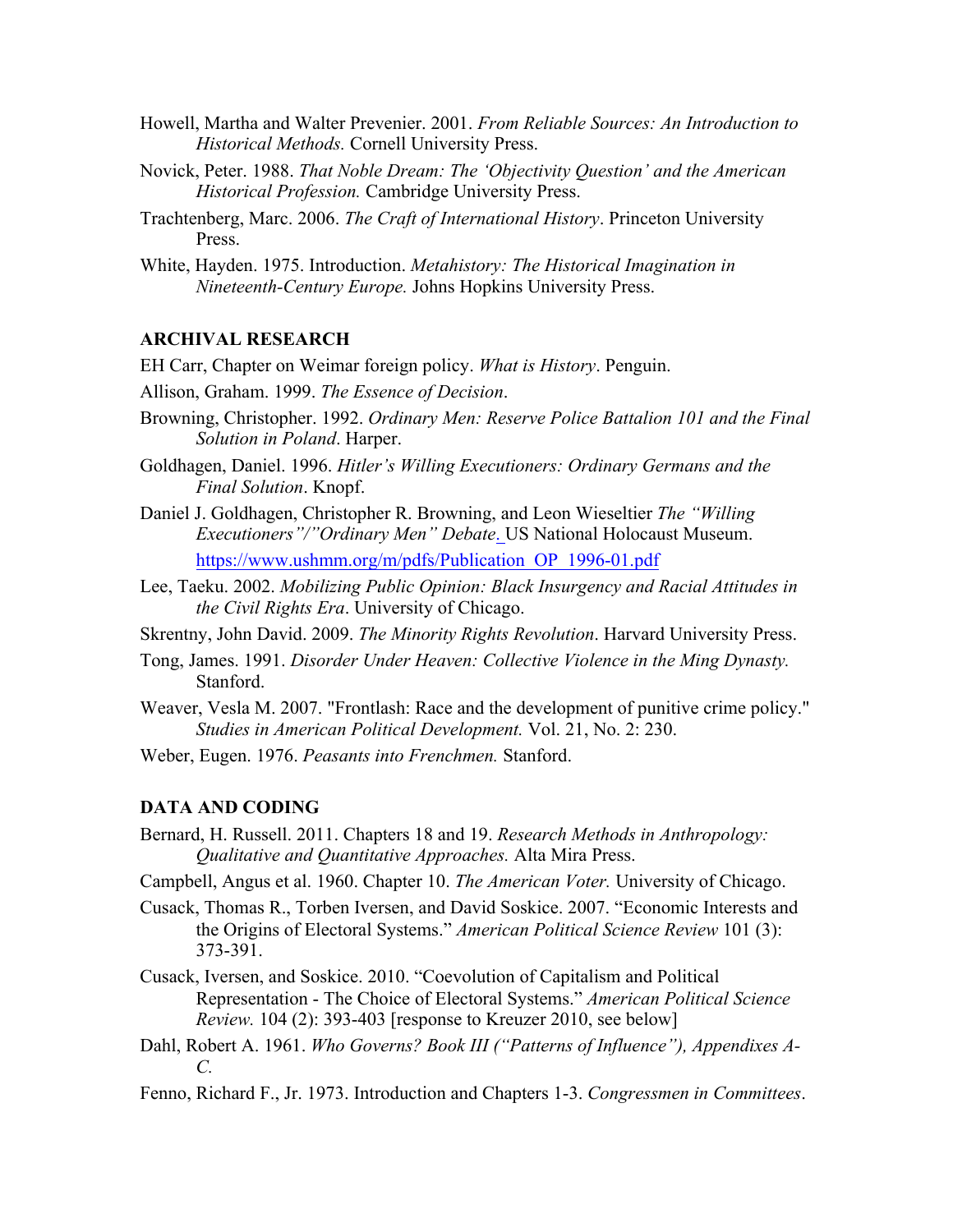Franzosi, Roberto. 2009. Chapters 1 and 2. *Quantitative Narrative Analysis.* Sage

- Gerring, John. 1998. Chapters 1-3 and Appendix. *Party Ideologies in America, 1828- 1996*.
- Hochschild, Jennifer. 1981. Chapters 1-3 and Appendix B. *What's Fair? American Beliefs about Distributive Justice*.
- Kreuzer, Marcus. 2010. "Historical Knowledge and Quantitative Analysis: The Case of the Origins of Proportional Representation." *American Political Science Review*  Vol. 104, No. 2.
- Lane, Robert E. 1962. Introduction, Section I, and Appendix A. *Political Ideology.*
- Mayhew, David. 1991. Chapter 4. *Divided We Govern*. Yale University Press.
- Przeworski, Alvarez, Limongi & Cheibub. 2000. Chapter 1 (including appendices). *Democracy and Development: Political Institutions and Material Well-Being in the World, 1950-1990.* Cambridge University Press.
- Methods," in *Collecting and Interpreting Qualitative Materials.* Norman K Ryan, Gary W and H. Russell Bernard. 2003. "Data Management and Analysis Denzin and Yvonna S. Lincoln eds: Sage, pp. 259-309.
- Wilkinson, Steven. 2004. Appendix A. *Votes and Violence*. Cambridge.

# **COMPARATIVE HISTORICAL ANALYSIS**

- Bensel, Richard Franklin. 1984. *Sectionalism and American Political Development, 1880-1980.* The University of Wisconsin Press.
- Gorski, Philip S. 2003. *The disciplinary revolution: Calvinism and the rise of the state in early modern Europe.* University of Chicago Press.
- No. 2: 277-325. Hacker, Jacob S. and Paul Pierson. 2002. "Business Power and Social Policy: Employers and the Formation of the American Welfare State." *Politics & Society*. Vol. 30,
- Lawrence, Adria. 2013. *Imperial Rule and the Politics of Nationalism: Anti-Colonial Protest in the French Empire*. Cambridge University Press.
- *World Politics*. Vol. 39, No. 4: 449-478. Luebbert, Gregory. 1987. "Social Foundations of Political Order in Interwar Europe."
- Mahoney, James and Kathleen Thelen. 2015. Chapters 1, 5, 6, 7, and 8. *Advances in Comparative-Historical Analysis.* Cambridge University Press.
- *Factors in Political Life."* American Political Science Review. 734-49. March, James G. and Johan P. Olsen. 1984. *"The New Institutionalism: Organizational*
- Mayhew, David. 2005. "War and American Politics." *Perspectives on Politics*.
- for a 'New Institutionalism.'" In *The Dynamics of American Politics.* Lawrence Orren, Karen and Stephen Skowronek. 1994. "Beyond the Iconography of Order: Notes C. Dodd and Calvin Jillson, eds. Bolder: Westview.
- 1400-1434." *American Journal of Sociology.* Vol. 98, No. 6: 1259-1319. Padgett, John and Christopher Ansell. 1993. "Robust Action and the Rise of the Medici,